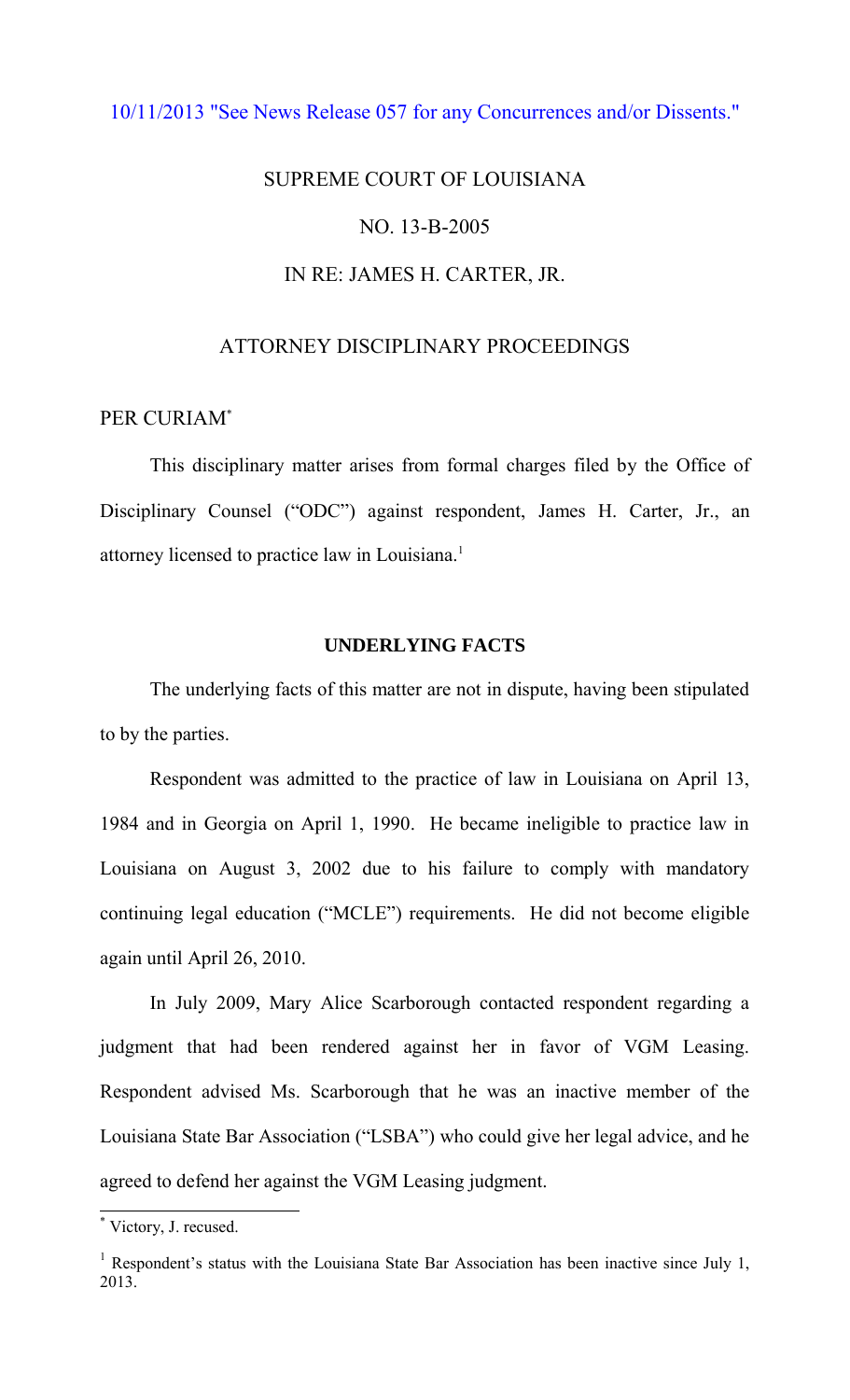In defending Ms. Scarborough, respondent gained a delay of the seizure and sheriff's sale of her home. He also negotiated Ms. Scarborough's \$52,662 purchase of the judgment from VGM Leasing in order for her to collect the entire judgment from her co-debtors, D.C. Scarborough and Lynda and Michael Mathis.

 Thereafter, respondent located and identified immovable property owned by the Mathises in Caddo Parish. He then associated with another attorney to prevent the judgment against the Mathises from lapsing, to seize their property, and to collect from them. Respondent also worked with the other attorney to negotiate a collection settlement with the Mathises to avoid the sheriff's sale of their property. As a result of respondent's efforts, Ms. Scarborough was able to collect more than \$68,000 from the judgment and net an approximate profit of \$16,000 from the collection.

 On March 29, 2010, respondent submitted a bill to Ms. Scarborough for the above legal services. When Ms. Scarborough refused to pay the bill, respondent filed a petition on open account against her in Shreveport City Court, alleging his entitlement to collect the attorney's fees.

 In an opinion dated May 11, 2011, the Shreveport City Court judge found that Ms. Scarborough had benefited from respondent's legal services. However, the judge noted that respondent was not duly licensed to practice law at the time said services were provided and that respondent could not recover fees for legal services rendered during the time he was not eligible to practice law.

#### **DISCIPLINARY PROCEEDINGS**

 In March 2012, the ODC filed formal charges against respondent, alleging that his conduct as set forth above violated Rule 5.5 (engaging in the unauthorized practice of law) of the Rules of Professional Conduct. Respondent initially failed to answer the formal charges, and the factual allegations therein were deemed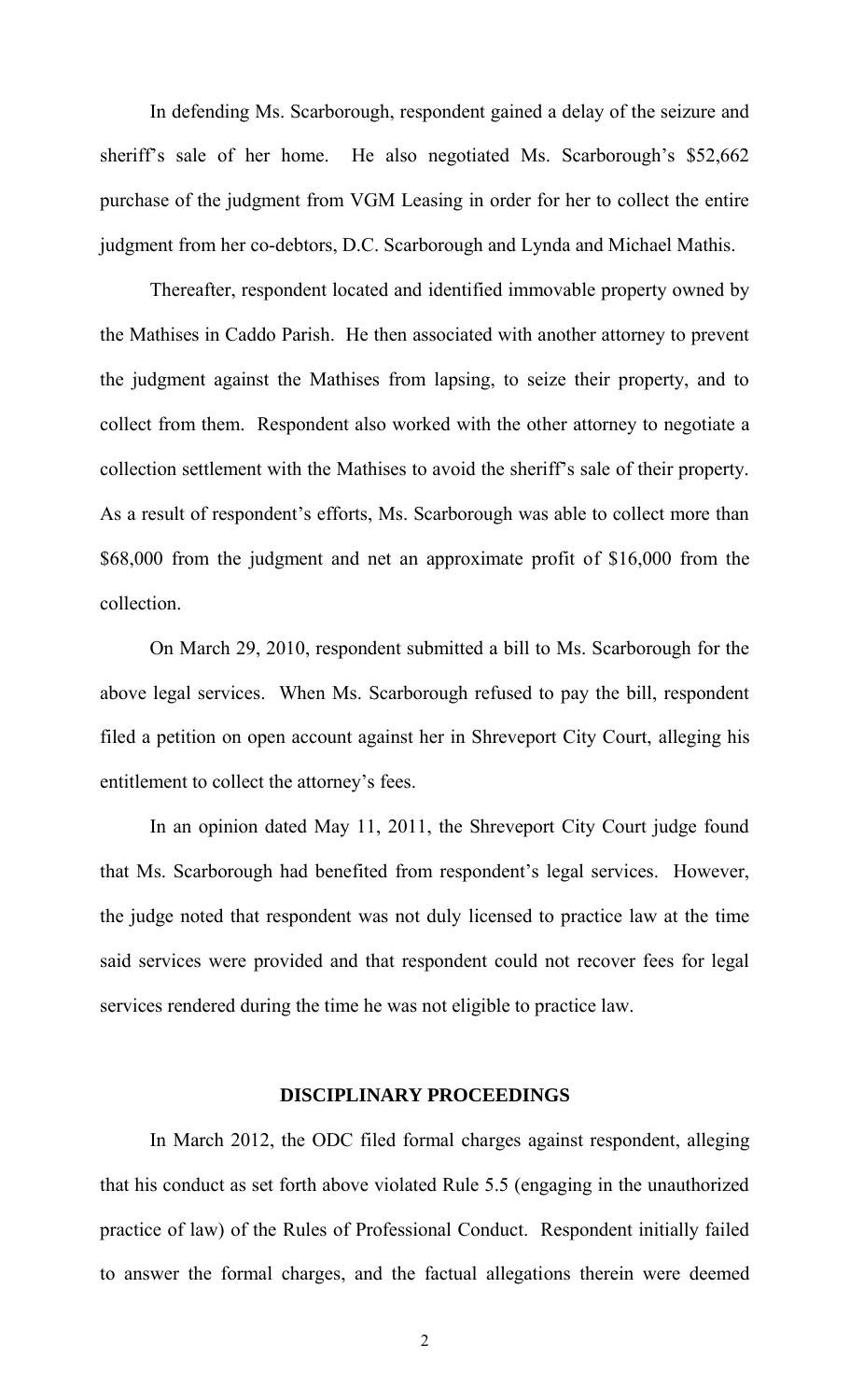admitted. Thereafter, respondent opposed the deemed admitted order, and it was recalled, allowing the matter to proceed to a formal hearing on the merits. Prior to the hearing, respondent and the ODC agreed to the above stipulated facts.

### *Hearing Committee Report*

 After considering the testimony and evidence presented at the hearing, the hearing committee made the following factual findings:

 Respondent testified in accordance with his stipulations but expressed concern that, in 2002 while actively practicing law in Georgia, he contacted the LSBA and was told to simply check "inactive" on his bar dues statement, which would eliminate his need to comply with Louisiana's MCLE requirements. Because he had no intention of returning to Louisiana at that time, he went inactive with the LSBA beginning in 2002.

 In 2007, respondent returned to Louisiana to care for his father, who had suffered a severe stroke. When his father's condition stabilized, respondent opened a law office in Shreveport to handle his Georgia practice. In 2008, Ms. Scarborough, respondent's friend, asked him for help with a judgment against her. He informed her that his license to practice law in Louisiana was inactive and that he "could not file a lawsuit or appear for her in court" (his understanding of inactive). He did, however, agree to act for her in a manner he believed was permissible, consisting of negotiating a purchase of the judgment and then assisting other counsel by investigating the location of assets to be seized from other co-debtors. Respondent authored letters to counsel for the judgment creditor and represented on his letterhead, which did not indicate his practice was limited to the State of Georgia, that he represented Ms. Scarborough. To his credit, respondent successfully negotiated a purchase of the judgment by Ms. Scarborough, and he later (in conjunction with other Louisiana counsel) assisted in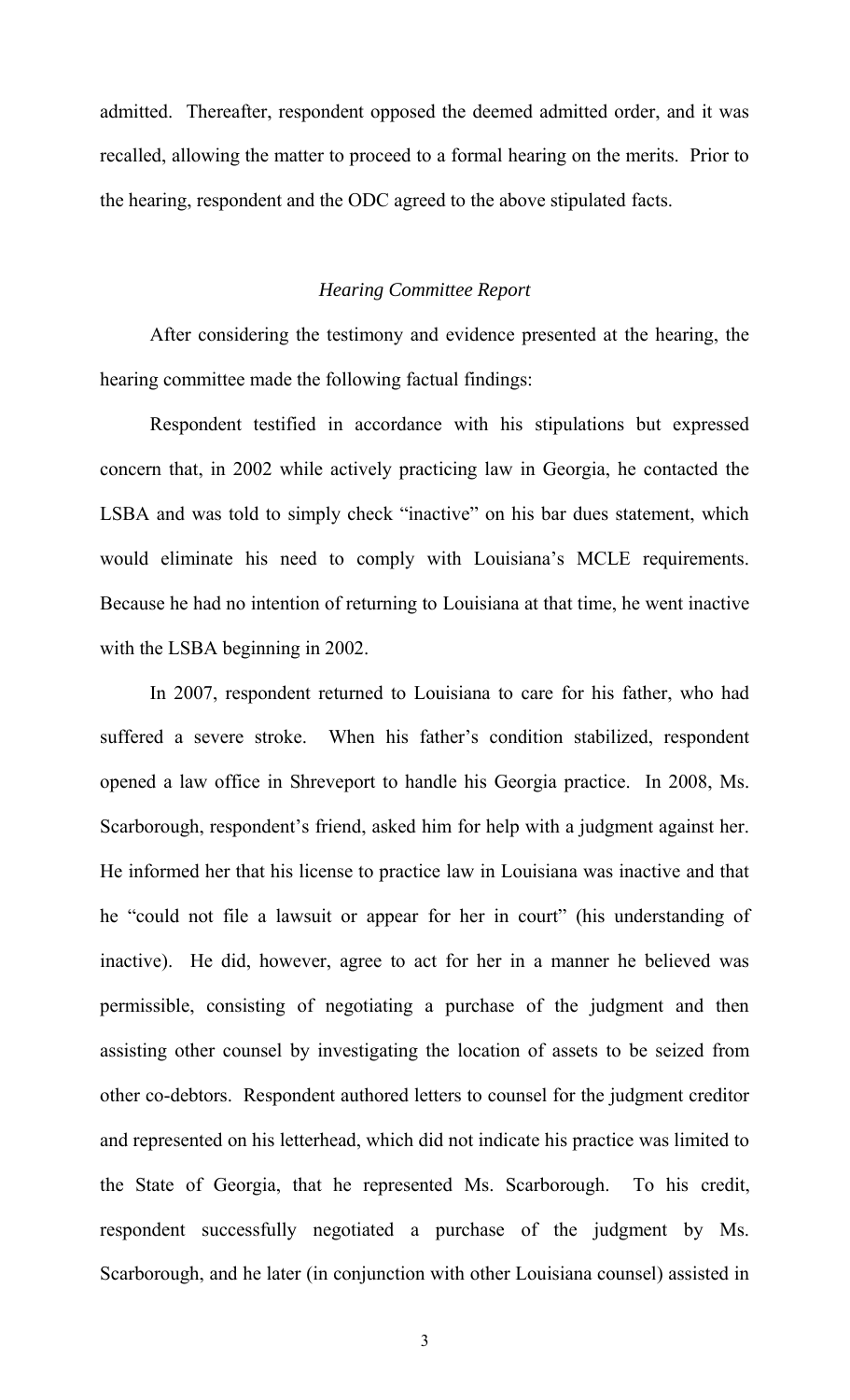the collection efforts against other co-debtors but did not take any action in legal proceedings.

In August 2009, respondent sent a letter to the LSBA, inquiring about how to reactivate his status. Respondent satisfied the Georgia MCLE requirements, which were sufficient to meet Louisiana's requirements for the years 2002 to 2009. While respondent's Louisiana MCLE requirements were met, such does not retroactively transform his inactive status to active for that period of time and, thereby, cure the charges raised by the ODC.

 When respondent contacted the LSBA in 2009, he also learned that, to his surprise (and he claims without notice of any kind), he had been removed entirely from the rolls of the LSBA. He was advised of actions necessary to remedy the problem, and he did so at the first opportunity. His concern was that the failure to provide him with proper notice was a failure of constitutional due process protections. Apparently, what occurred was that the notification, if sent at all, was sent to an incorrect address. The record is devoid of what actually occurred, and no documents from the LSBA were introduced.

The committee declined to adopt the ODC's suggestion that respondent knew he was ineligible to practice law because of respondent's valid concerns regarding the actions of (or the failure to act by) the bureaucracy of the LSBA. The committee was not willing to penalize respondent for what may have been an unverified clerical error. However, even if all actions had been taken correctly (including those by the LSBA), respondent would still have been "inactive" from 2002 to 2009, which includes the period of time when the actions alleged in the instant matter took place. As such, the committee considered respondent's due process concerns to be of no moment in these proceedings.

When respondent was first contacted by Ms. Scarborough, his status with the LSBA was inactive. Respondent maintains that he acted in good faith and did not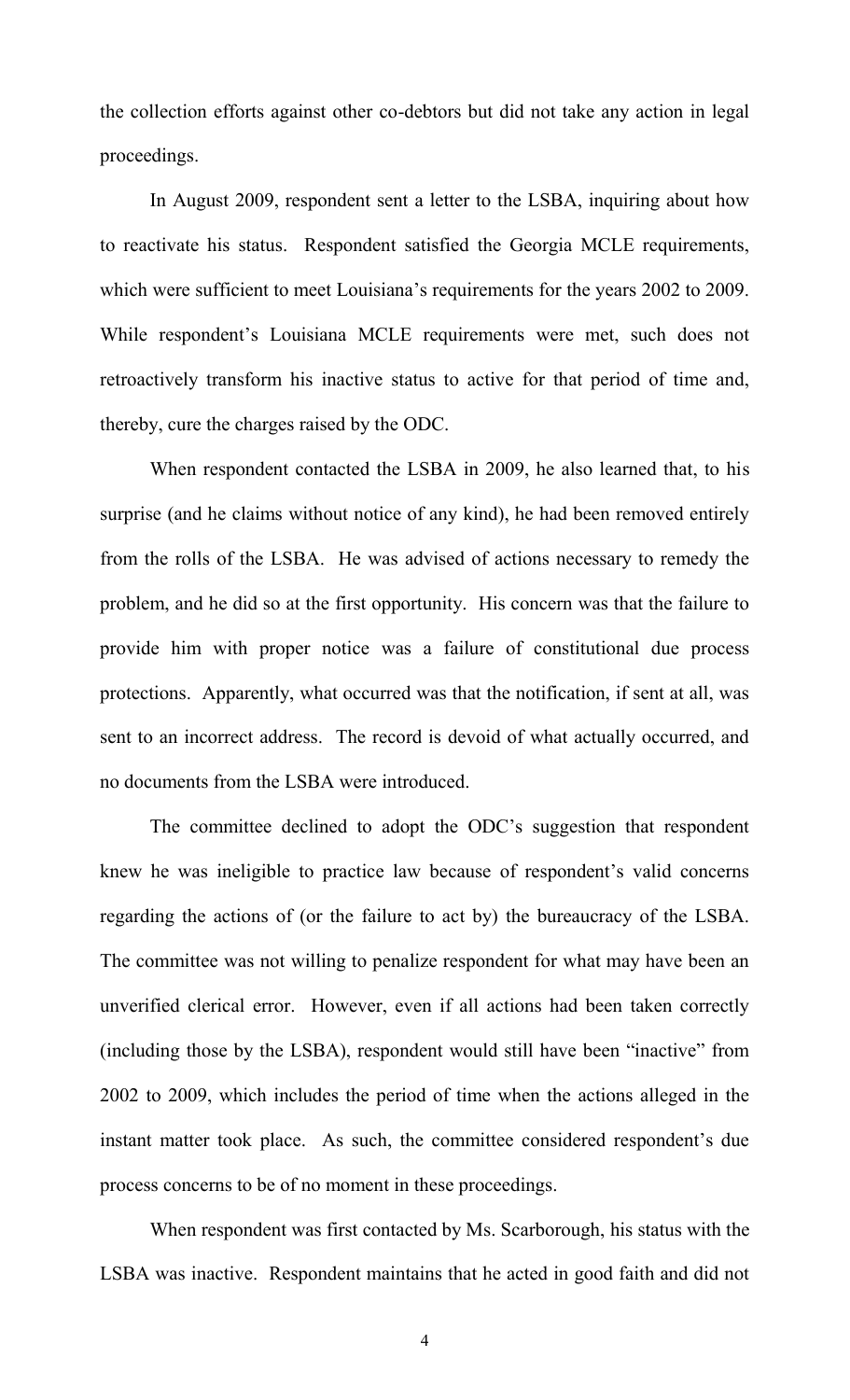understand the limitations of Rule 5.5. He was dealing with his aging father's emotional, stressful, and very challenging medical condition while attempting to practice law hundreds of miles away from his Georgia clients and office. The committee disagreed with the ODC's suggestion that respondent's "failure to show remorse" should be an aggravating factor because respondent's zealous and emotional insistence that his actions were in good faith is no more an aggravating factor than a criminal defendant's insistence on his  $5<sup>th</sup>$  Amendment privilege can be deemed "uncooperative."

On March 29, 2010, before he became active with the LSBA, respondent sent Ms. Scarborough a bill for his legal services. She declined to pay the bill because respondent had informed her at the beginning of the representation that he was inactive and unable to help her in formal legal proceedings. Respondent filed a collection lawsuit against Ms. Scarborough on August 23, 2010, after he became active with the LSBA. Ms. Scarborough's counsel in the lawsuit then filed a disciplinary complaint against respondent. There is no dispute that respondent was in an "inactive" status with the LSBA while he represented Ms. Scarborough in 2008.

 Based on these facts, the committee determined that respondent rendered legal services in Louisiana while he was not active and, therefore, eligible to practice law in the state. Specifically, respondent provided legal consultation and advice to Ms. Scarborough and negotiated a matter with a third party on her behalf. He attempted to collect a fee for these legal services provided while he was inactive, and his activities constituted the practice of law, in violation of Rule 5.5 of the Rules of Professional Conduct.

 In determining the mitigating factors present, the committee noted that respondent has practiced law since 1984 without a blemish, except the instant complaint, on his professional record. The committee further noted that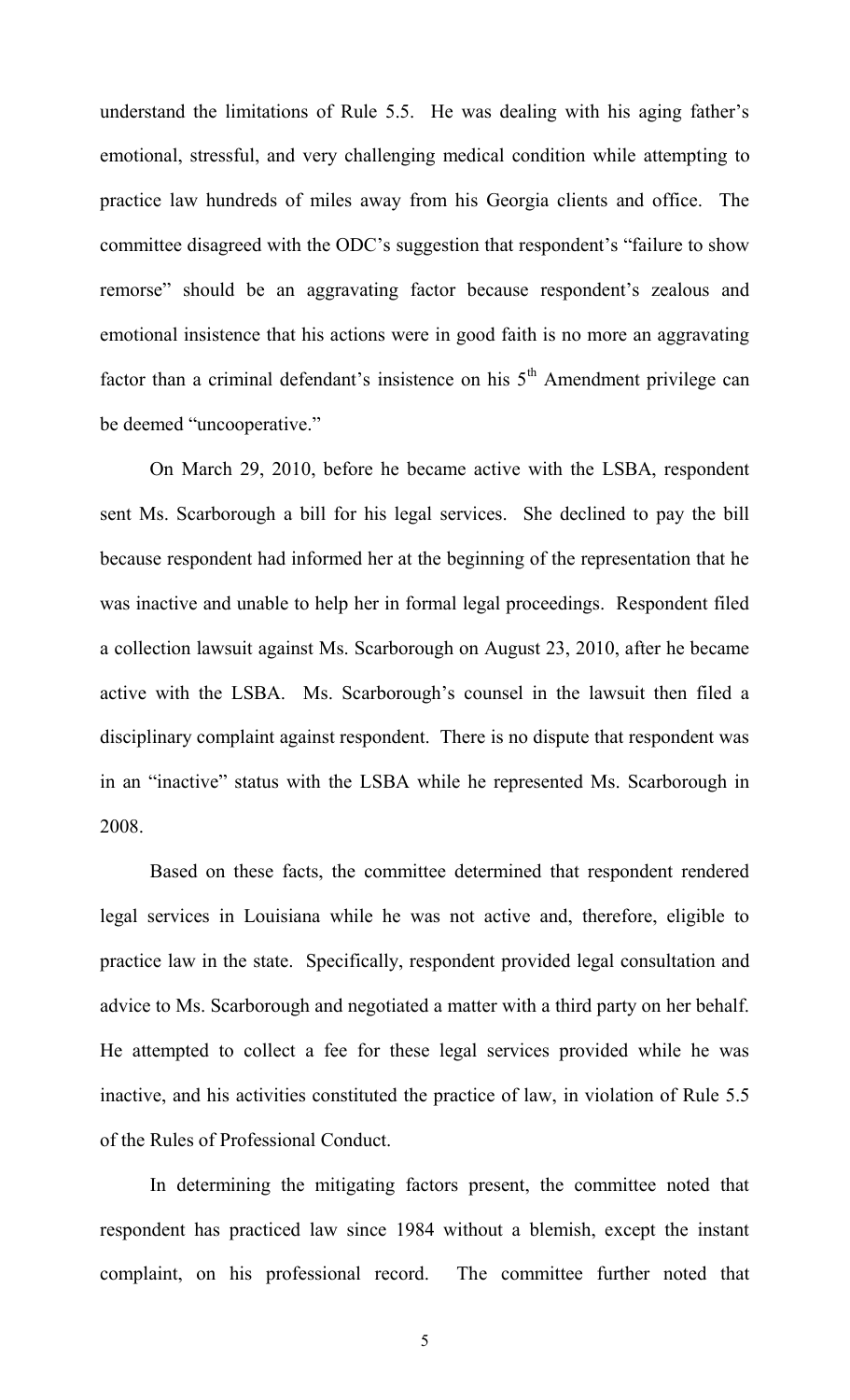respondent left Louisiana in 1989 because of "a vicious and gruesome murder of family friends in Shreveport, in which he had no part or involvement, but for which he was relentlessly pursued by investigating authorities." When his law practice became unprofitable as a result of the murder investigation, respondent relocated to Washington State and later to Georgia. The actual murderer confessed in 2006, thereby exonerating respondent.

 The committee went on to note that, after respondent returned to Louisiana in 2007, and while under the family stress of caring for a sick parent and professional stress of satisfying client demands in Georgia, he failed to say no to an old friend in difficult straits when he should have referred her to competent (and active) Louisiana counsel. The committee believes respondent was genuinely seeking to assist an old friend and did so, not to her injury and in no way to deceive or take advantage of her, but to her great benefit and profit.

 Under these circumstances, the committee recommended that respondent be suspended from the practice of law for six months, fully deferred, subject to two years of probation with the condition that he attend the LSBA's Ethics School.

 Both respondent and the ODC filed objections to the hearing committee's report and recommendation. Respondent specifically objected to the committee's finding that he violated Rule 5.5. The ODC specifically objected to the recommended sanction as unduly lenient and suggested that a suspension from the practice of law for one year and one day is warranted.

## *Disciplinary Board Recommendation*

After reviewing the record, the disciplinary board determined that the hearing committee's factual findings are supported by the record and are not manifestly erroneous. The board also determined that the committee correctly applied the Rules of Professional Conduct to the facts. The record demonstrates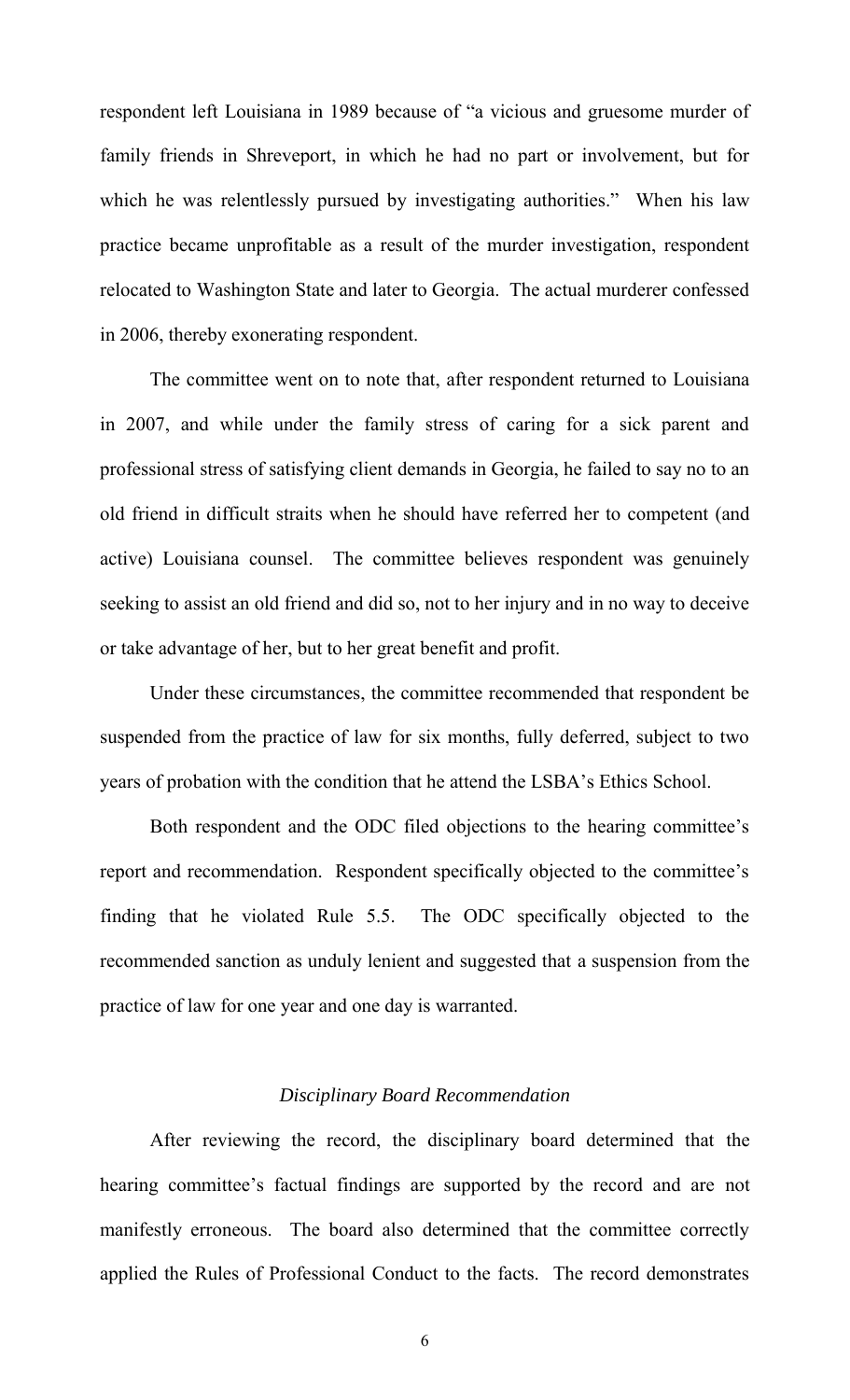that respondent violated Rule 5.5 by rendering legal consultation and advice to Ms.

Scarborough and by negotiating or transacting with third parties on her behalf at a

time when his status with the LSBA was "inactive" and/or "ineligible."

In his defense, respondent maintains that he was in compliance with Rule  $5.5(c)(1)$ , which states:

> A lawyer admitted in another United States jurisdiction, and not disbarred or suspended from practice in any jurisdiction, may provide legal services on a temporary basis in this jurisdiction that:

> > (1) are undertaken in association with a lawyer who is admitted to practice in this jurisdiction and who actively participates in the matter.

However, the record clearly demonstrates that respondent engaged in the practice of law as defined under Rule  $5.5(e)(3)^2$  prior to the involvement of other counsel on Ms. Scarborough's behalf. Respondent clearly misunderstood the restrictions placed on inactive and ineligible attorneys and what actually constitutes the practice of law under Rule 5.5(e)(3). Respondent honestly believed that he could negotiate on Ms. Scarborough's behalf and advise her as long as he did not file any pleadings or otherwise make appearances in court.

 The record reveals that there was some confusion regarding respondent's actual status with the LSBA (whether he was inactive or ineligible) at various

 $\overline{a}$ 

 $2^2$  Rule 5.5(e)(3) provides:

For purposes of this Rule, the practice of law shall include the following activities:

<sup>(</sup>i) holding oneself out as an attorney or lawyer authorized to practice law;

 <sup>(</sup>ii) rendering legal consultation or advice to a client;

<sup>(</sup>iii) appearing on behalf of a client in any hearing or proceeding, or before any judicial officer, arbitrator, mediator, court, public agency, referee, magistrate, commissioner, hearing officer, or governmental body operating in an adjudicative capacity, including submission of pleadings, except as may otherwise be permitted by law; (iv) appearing as a representative of the client at a deposition or other discovery matter; (v) negotiating or transacting any matter for or on behalf of

a client with third parties;

<sup>(</sup>vi) otherwise engaging in activities defined by law or Supreme Court decision as constituting the practice of law.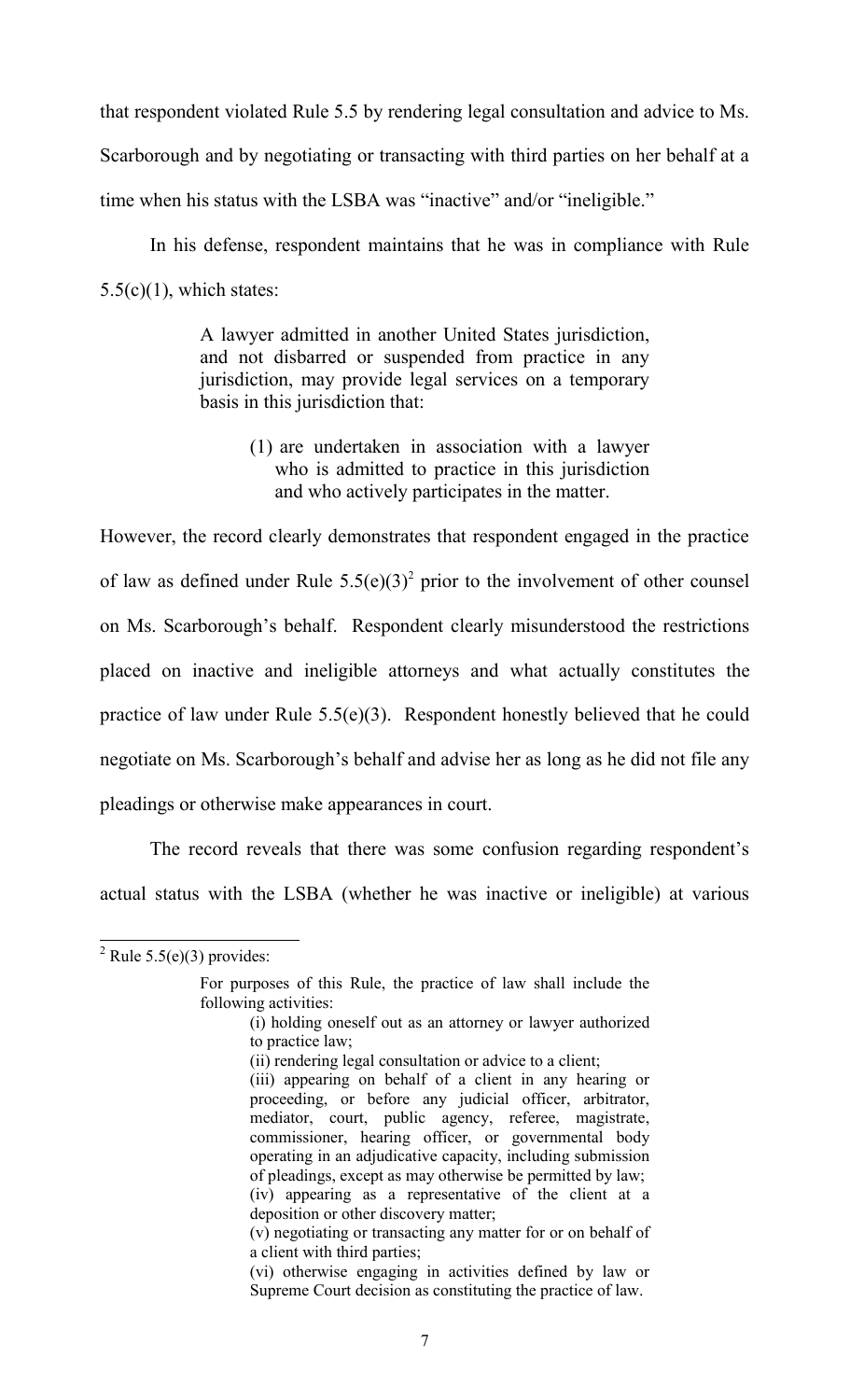times and whether he received proper notification from the LSBA regarding his status. However, that is of little significance here because respondent was either one or the other between August 3, 2002 and April 26, 2010 and, therefore, could not have rendered legal services unless he did so pursuant to Rule 5.5(c). Since respondent began performing legal services for Ms. Scarborough in July 2007 (and possibly as early as May 2007) but did not engage the assistance of licensed Louisiana counsel until March or April 2009 (or possibly later), he clearly violated the Rules of Professional Conduct as charged.

 The board further determined that respondent negligently violated duties owed to the legal profession by engaging in the practice of law while he was inactive or ineligible to practice in Louisiana and before engaging the assistance of other licensed Louisiana counsel. In aggravation, the board found that respondent has substantial experience in the practice of law (admitted 1984). The board also found the following mitigating factors present: absence of a prior disciplinary record, absence of a dishonest or selfish motive, personal or emotional problems, and full and free disclosure to the disciplinary board and a cooperative attitude toward the proceedings.

 Turning to the issue of an appropriate sanction, the board cited the case of *In re: Fazande*, 09-0938 (La. 10/20/09) 23 So. 3d 247, wherein the court suspended an attorney from the practice of law for six months, with all but thirty days deferred, followed by one year of supervised probation with conditions, for negligently practicing law while ineligible, in addition to other professional and ethical misconduct. The board noted that *Fazande* involved additional charges not present in the instant matter and that the several mitigating factors present in *Fazande* do not appear to be as compelling as those found here.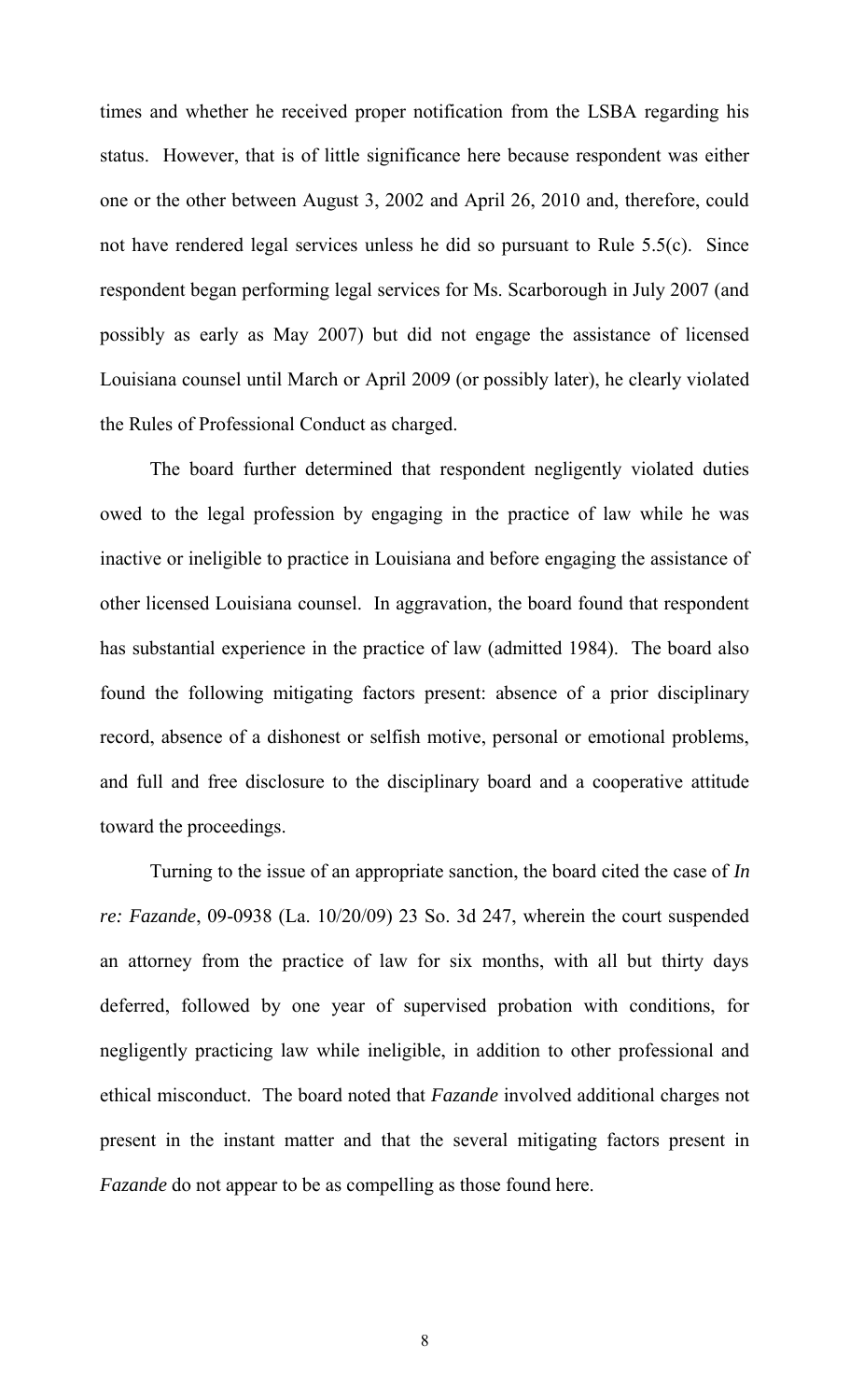In light of the above, the board recommended that respondent be suspended from the practice of law for six months, fully deferred, subject to two years of probation with the condition that he attend the LSBA's Ethics School.

 Neither respondent nor the ODC filed an objection to the disciplinary board's recommendation.

#### **DISCUSSION**

 Bar disciplinary matters fall within the original jurisdiction of this court. La. Const. art.  $V$ ,  $\S$  5(B). Consequently, we act as triers of fact and conduct an independent review of the record to determine whether the alleged misconduct has been proven by clear and convincing evidence. *In re: Banks*, 09-1212 (La. 10/2/09), 18 So. 3d 57. While we are not bound in any way by the findings and recommendations of the hearing committee and disciplinary board, we have held the manifest error standard is applicable to the committee's factual findings. *See In re: Caulfield*, 96-1401 (La. 11/25/96), 683 So. 2d 714; *In re: Pardue*, 93-2865 (La. 3/11/94), 633 So. 2d 150.

 Before we address the merits, we would like to address the apparent confusion regarding respondent's status with the LSBA between August 3, 2002 and April 26, 2010. Respondent intended to go inactive with the LSBA during this time period by not reporting his Georgia CLE credits to the LSBA. However, the result of his failure to report his Georgia CLE credits to the LSBA was, instead, that he was deemed ineligible to practice law in Louisiana for failing to fulfill MCLE requirements. Additionally, between October 1, 2008 and April 21, 2010, respondent was ineligible to practice law in Louisiana for failing to pay his bar dues and the disciplinary assessment and failing to file his trust account disclosure statement. He claims the latter ineligibility period was due to the LSBA's failure to mail renewal forms and notices of ineligibility to his correct address. With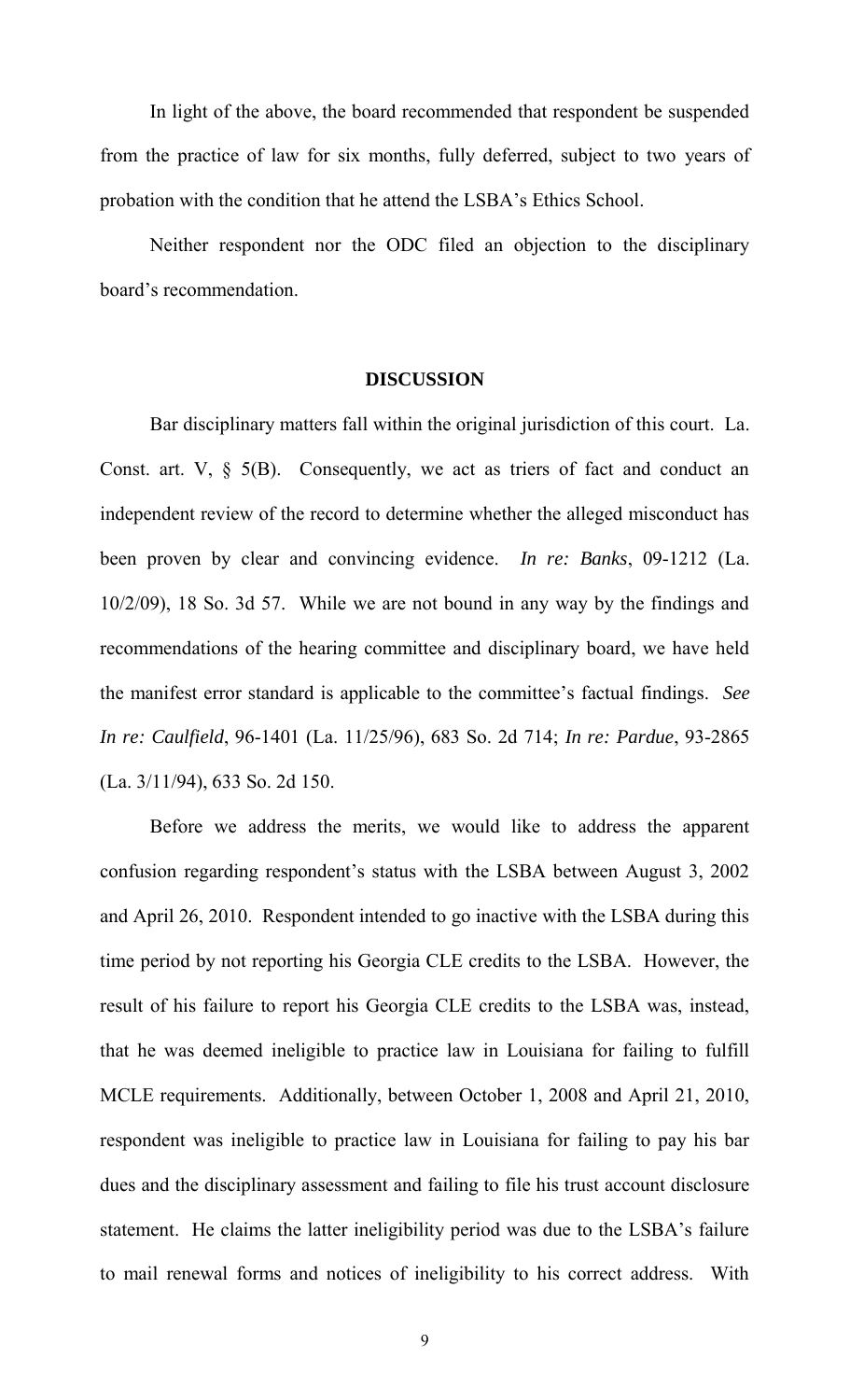respect to the instant proceedings, it is irrelevant whether or not respondent was given proper notice of the latter ineligibility period as he was concurrently ineligible to practice law due to his failure to fulfill MCLE requirements, of which he was or should have been aware because he intentionally did not report his Georgia CLE credits to the LSBA.

Turning to the merits, the record of this matter supports a finding that respondent practiced law while ineligible to do so. This misconduct amounts to a violation of the Rules of Professional Conduct as alleged in the formal charges.

 Having found evidence of professional misconduct, we now turn to a determination of the appropriate sanction for respondent's actions. In determining a sanction, we are mindful that disciplinary proceedings are designed to maintain high standards of conduct, protect the public, preserve the integrity of the profession, and deter future misconduct. *Louisiana State Bar Ass'n v. Reis*, 513 So. 2d 1173 (La. 1987). The discipline to be imposed depends upon the facts of each case and the seriousness of the offenses involved considered in light of any aggravating and mitigating circumstances. *Louisiana State Bar Ass'n v. Whittington*, 459 So. 2d 520 (La. 1984).

 We agree with the hearing committee and the disciplinary board that respondent acted negligently for two reasons. First, he believed his status with the LSBA was inactive when, in fact, he was actually ineligible to practice law. Second, believing he was inactive, respondent mistakenly thought that his inactivity allowed him to provide limited legal services to Ms. Scarborough. Whatever respondent's beliefs, his actions amounted to a violation of the Rules of Professional Conduct because he was practicing law while ineligible to do so. Respondent's actions violated duties owed to his client and the legal profession. It appears that those actions caused no actual harm. However, the potential for harm was significant, and because of this potential, we find suspension is the baseline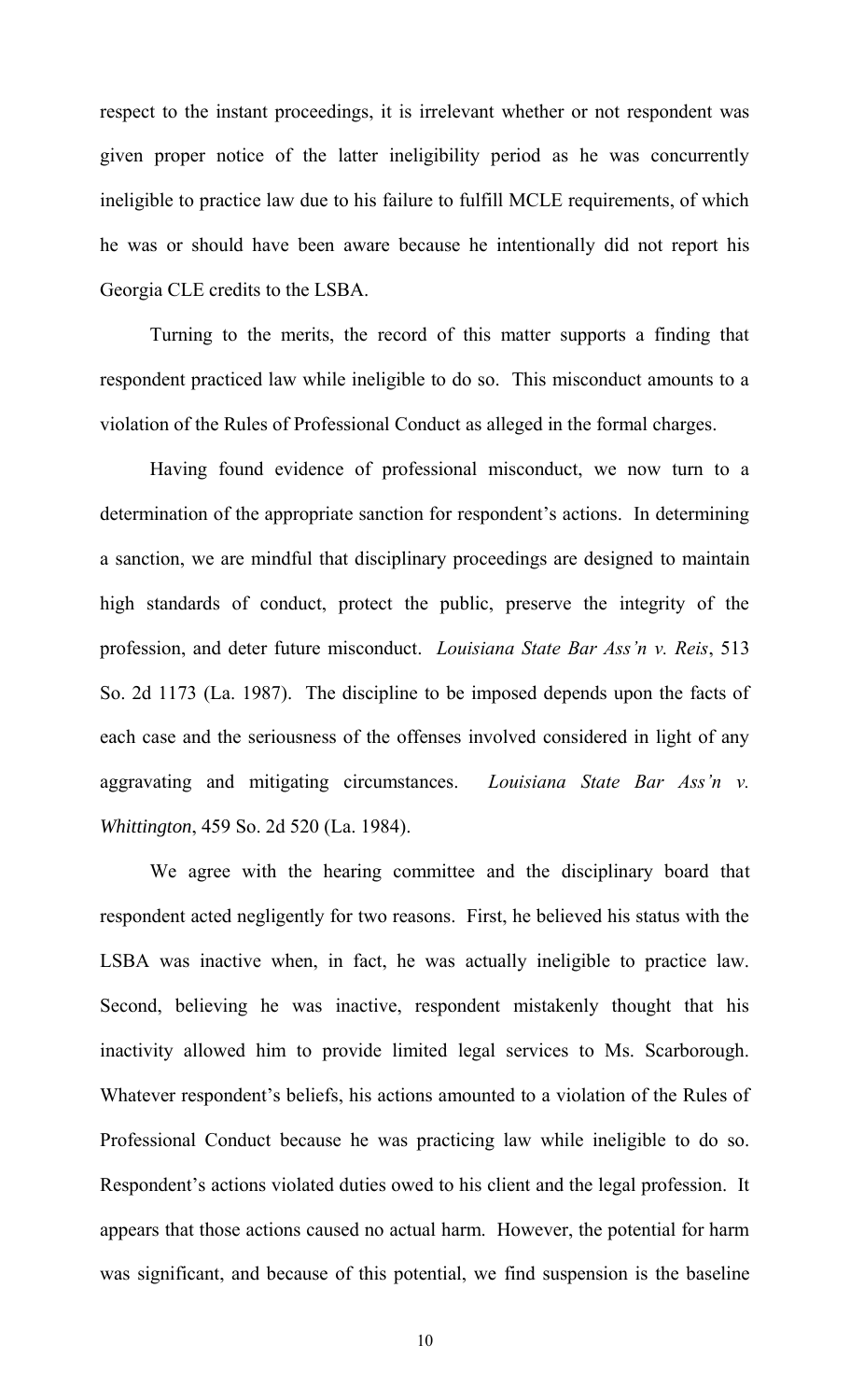sanction in this matter. The record supports the aggravating and mitigating factors found by the disciplinary board.

 Turning to the issue of an appropriate sanction, we find guidance, as did the board, from the case of *In re: Fazande*, 09-0938 (La. 10/20/09), 23 So. 3d 247. In *Fazande*, an attorney represented a client while he was ineligible to do so and at the direction of a third party, without the client's knowledge or consent. We found the attorney's conduct to be grossly negligent and suspended him from the practice of law for six months, with all but thirty days deferred, followed by one year of supervised probation with the condition that he attend the LSBA's Ethics School. We also find guidance from the case of *In re: Oldenburg*, 09-0991 (La. 10/16/09), 19 So. 3d 455, wherein an attorney practiced law while ineligible to do so. We determined that the attorney acted knowingly because of his history of short periods of ineligibility for failure to comply with his professional obligations. Additionally, the attorney had a prior disciplinary record. Under these circumstances, we suspended the attorney from the practice of law for six months, with all but thirty days deferred, followed by two years of unsupervised probation with conditions, including attendance at the LSBA's Ethics School.

 Respondent's misconduct is not as egregious as the misconduct found in *Fazande* and *Oldenburg*. As such, we agree with the committee and the board that a fully deferred suspension is appropriate in this matter.

 Accordingly, we will adopt the board's recommendation and suspend respondent from the practice of law for six months, fully deferred, subject to two years of probation with the condition that he attend the LSBA's Ethics School.

#### **DECREE**

 Upon review of the findings and recommendations of the hearing committee and disciplinary board, and considering the record, it is ordered that James H.